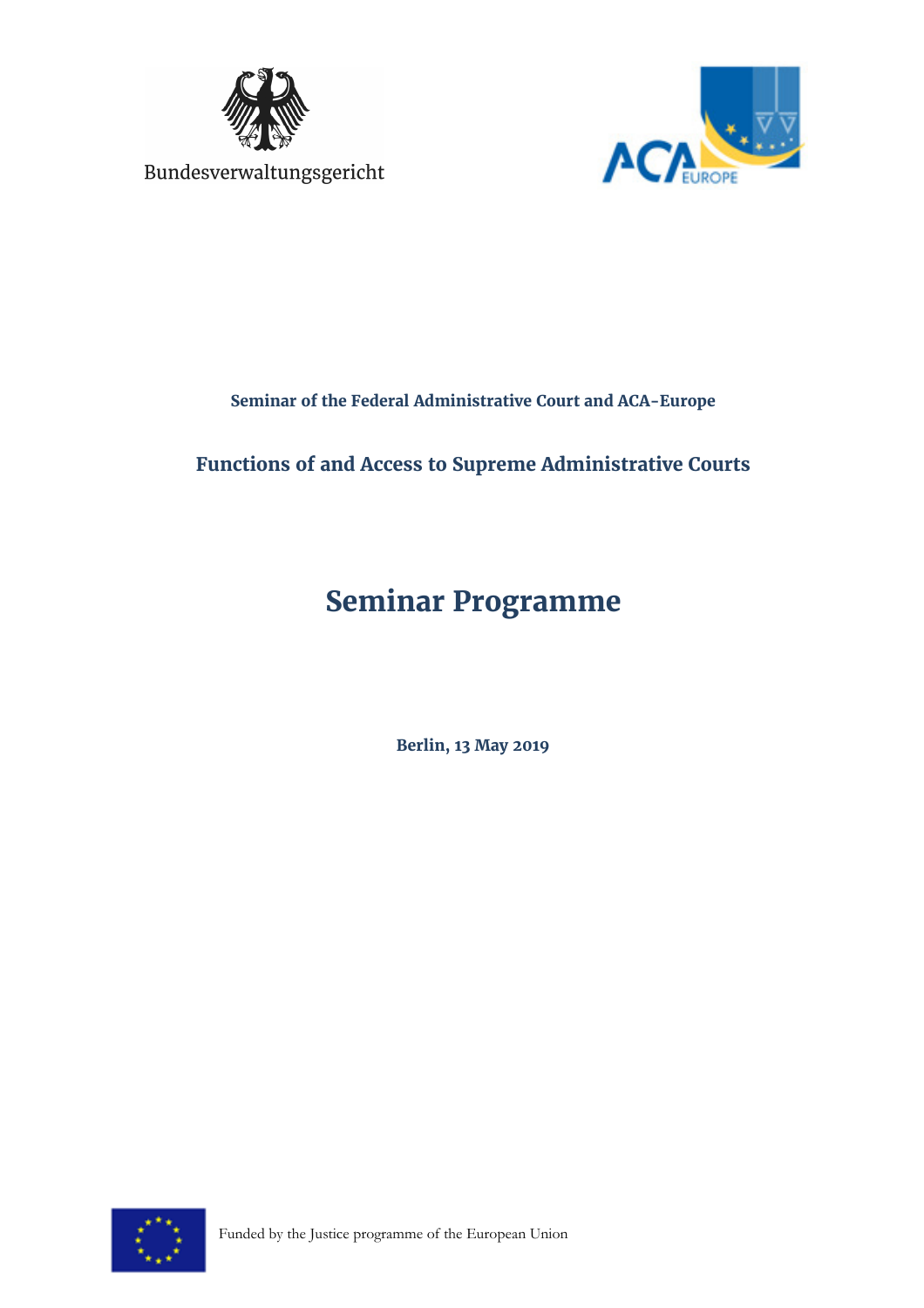

Bundesverwaltungsgericht



| $9:00$ a.m. $-9:30$ a.m.   | <b>Welcome and Introduction</b>                                                                                                           |
|----------------------------|-------------------------------------------------------------------------------------------------------------------------------------------|
|                            | Klaus Rennert, President of ACA-Europe, President, Federal<br>Administrative Court, Germany                                               |
|                            | <b>Presentation of the General Report</b>                                                                                                 |
|                            | Carsten Günther, Judge, Federal Administrative Court, Germany                                                                             |
| $9:30$ a.m. $-10:30$ a.m.  | <b>Session 1: Purposes of Supreme Administrative Courts</b>                                                                               |
|                            | Chair:                                                                                                                                    |
|                            | Filippo Patroni Griffi, President, Council of State, Italy                                                                                |
|                            | Interventions:                                                                                                                            |
|                            | Theodora Ziamou, Referendary Counsellor, Council of State,<br>Greece                                                                      |
|                            | Erik Kerševan, Judge, Supreme Court, Slovenia                                                                                             |
|                            | Luis María Díez-Picazo Giménez, President of the administrative<br>law chamber or Rafael Toledano Cantero, Judge, Supreme Court,<br>Spain |
|                            | <b>Discussion</b>                                                                                                                         |
| $10:30$ a.m. $-11:00$ a.m. | <b>Break</b>                                                                                                                              |
| $11:00$ a.m. $-12:00$ p.m. | <b>Session 2: Binding Effects of Supreme Administrative Court</b><br><b>Decisions</b>                                                     |
|                            |                                                                                                                                           |
|                            | Chair:                                                                                                                                    |
|                            | Bart Jan van Ettekoven, President of the administrative<br>jurisdiction division, Council of State, Netherlands                           |
|                            | Interventions:                                                                                                                            |
|                            | Aleksandrs Potaičuks, Legal Research Counsel, Supreme Court,<br>Latvia                                                                    |
|                            | Jacek Chlebny, Vice-President, Supreme Administrative Court,<br>Poland                                                                    |
|                            | Lord Philip Sales, Justice, Supreme Court, United Kingdom of<br>Great Britain and Northern Ireland                                        |
|                            | <b>Discussion</b>                                                                                                                         |